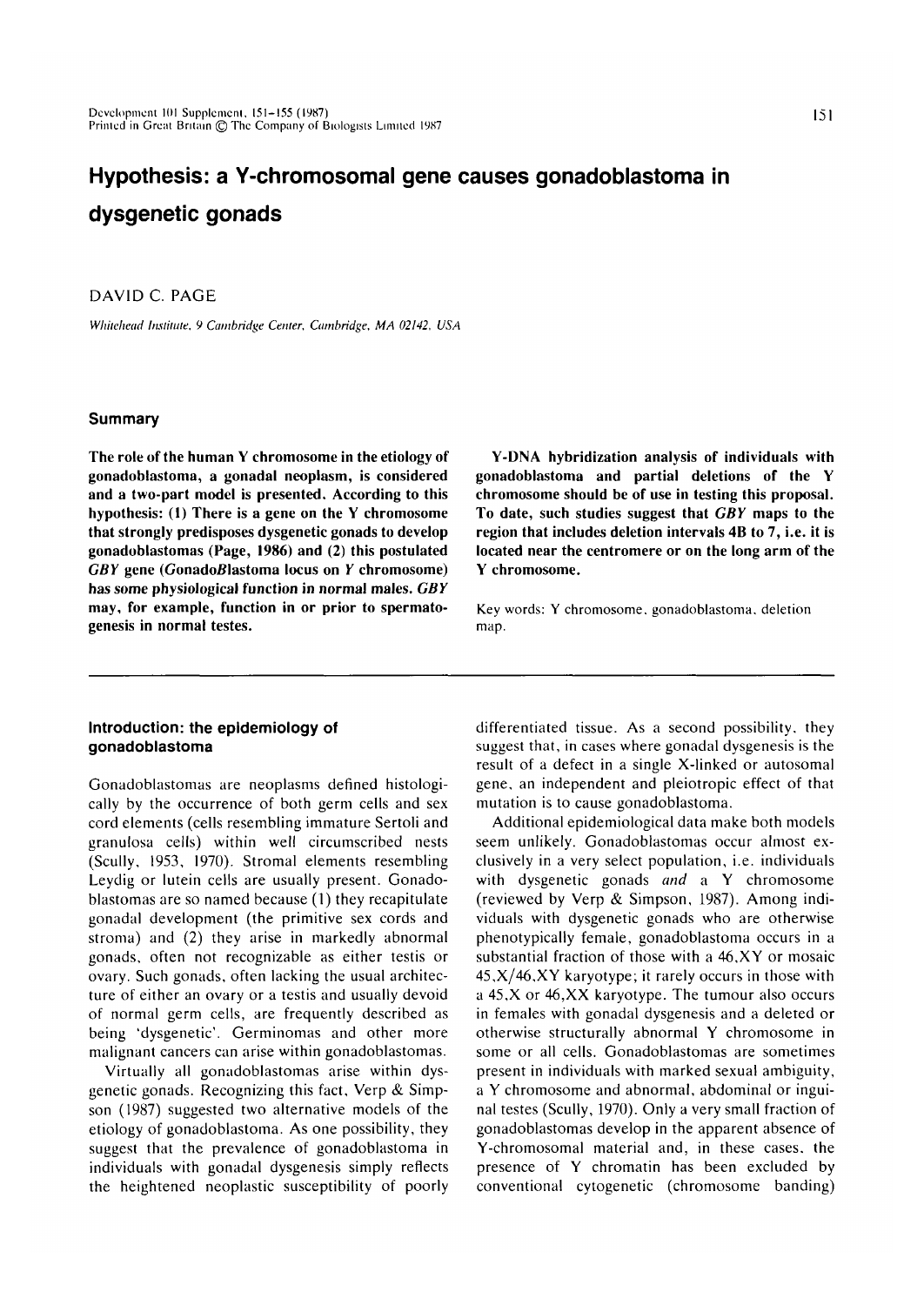# 152 *D. C. Page*

analysis, not by DNA hybridization. If gonadal dysgenesis alone predisposes to gonadoblastoma, then the tumour should occur at comparable rates in gonadal dysgenesis females with and without Y chromosomal material, which is not the case. If pleiotropic X-linked or autosomal mutations cause, by independent mechanisms, gonadal dysgenesis and gonadoblastoma, then the tumour should be limited mainly to individuals carrying such mutations. However, gonadoblastoma is a frequent occurrence in females without such Mendelian mutations, in whom (I) gonadal dysgenesis is due to mosaicism for a Ybearing cell line or in whom (2) gonadal dysgenesis (and sex reversal) is due to the presence of a Y chromosome lacking the male-determining region (e.g. case 2 in Disteche *et al.* 1986, and case reported by Magenis et al. 1984, 1987).

As mentioned, the occurrence of gonadoblastoma is essentially restricted to individuals with dysgenetic gonads (reviewed by Scully, 1970; Verp & Simpson, 1987). It is rarely, if ever, found in normal males or females; in 46,XY individuals with testicular feminization, who have well-formed, abdominal or inguinal testes; in 46.XY males with undescended but welldeveloped testes and no sexual ambiguity (undescended testes are prone to other tumours, but not to gonadoblastoma); or in 47.XXY or 46,XX males, whose testes are devoid of germ cells but otherwise well formed.

### **Hypothesis**

How does the Y chromosome foster the development of gonadoblastomas in dysgenetic gonads? It seems unlikely that this ability to provoke neoplasia is a general, nonlocalized characteristic of Y chromatin. It is more likely that the gonad is driven toward neoplasia by the action of a particular Y-chromosomal gene. I postulate that, in the context of a dysgenetic gonad, some structural or regulatory gene of the Y chromosome acts as an oncogene. For purposes of discussion, this postulated gene will be referred to as *GBY* (GonadoBlastoma locus on *Y* chromosome).

The presence of *GBY* is not a sufficient condition for the development of gonadoblastoma (Fig. 1). First, oncogenic manifestation of *GBY* requires a markedly abnormal gonad. Second, the combination of *GBY* and a dysgenetic gonad constitutes a strong but not absolute predisposition to gonadoblastoma. Some individuals with an intact Y chromosome and gonadal dysgenesis do not develop gonadoblastoma, and gonadoblastomas often appear to be of focal origin within dysgenetic gonads. Thus, additional, unrecognized factors or events may be required for the development of the tumour. It is possible, for example, that *GBY* becomes oncogenic only after acquiring some somatic mutation. Alternatively, some physiological event not directly involving *GBY* may be necessary.

The first tenet of this hypothesis, then, is that, in the context of dysgenetic gonads. *GBY* acts as an oncogene. The second tenet of the hypothesis is that *GBY* has a physiological function in normal males, likely in the testes. perhaps in or prior to spermatogenesis. The reasoning is as follows. The wild-type alleles (nonmutant forms) of cellular oncogenes have physiological functions in normal cells (Watcrfield *el al.* 1983; Doolittle *el al.* 1983; Downward *et al.* 1984). In females with gonadal dysgenesis. *GBY* principally affects the gonads; it does not appear to have pleiotropic effects on other organs. By analogy, its function in normal males may principally involve the testis. Since gonadoblastomas recapitulate germ cell/support cell architecture (i.e. the nesting of germ cells within support cells), *GBY* may well function in or prior to spermatogenesis in normal testes. There is some independent evidence for the existence of one or more Y-chromosomal genes required for spermatogenesis (Tiepolo & Zuffardi. 1976). Thus, as a working hypothesis, it is reasonable to suppose that, while *GBY* induces gonadoblastomas in dysgenetic gonads, it functions in or prior to spermatogenesis in normal testes.

## **Testing the model by deletion mapping**

The model presented here makes a testable prediction. Since gonadoblastoma can occur in the presence of partially deleted Y chromosomes, it should be possible to define the small portion of the Y in which the *GBY* locus is found. Most if not all individuals with gonadoblastoma should carry, in at least some cells, the segment of the Y chromosome that contains



Fig. 1. An hypothesis as to the etiology of gonadoblastoma. Development of gonadoblastoma generally requires both (1) the product of the gonadoblastoma locus *(GBY),* normally present on the Y chromosome, and (2) a dysgenetic gonad. As this combination is not sufficient to cause gonadoblastoma. the existence of other, unidentified factors is invoked. Gonadal dysgenesis itself can have various causes, including but not limited to (1) heritable mutations in Xlinked or autosomal genes and (2) structural and numerical defects of the sex chromosomes, including mosaicism for a 45.X cell line.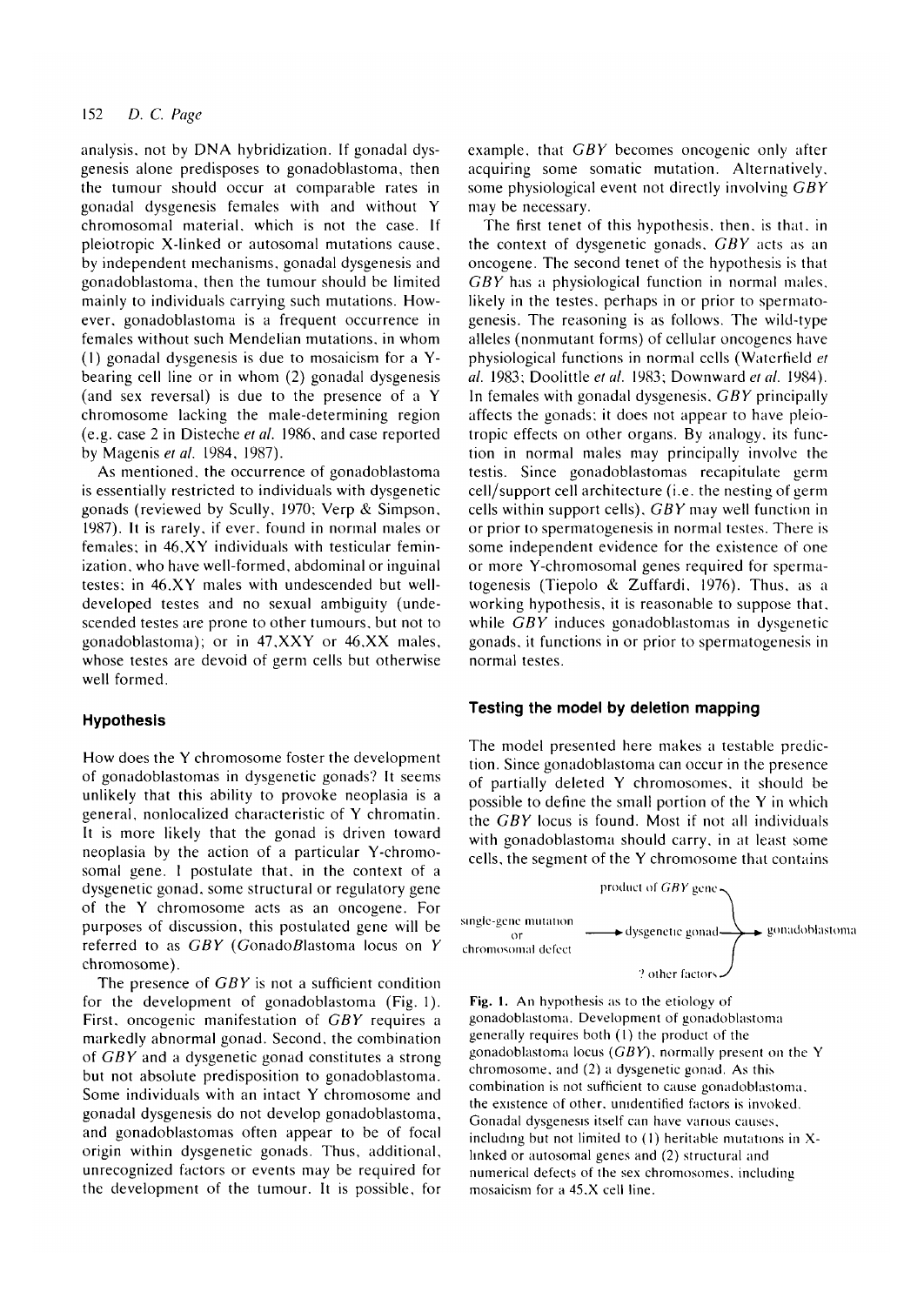*GBY.* Conversely, the absence of the *GBY* locus should prevent gonadoblastoma, even in the presence of other portions of the Y chromosome. Many individuals with gonadoblastoma have an intact Y chromosome. Though such cases underpin the *GBY* hypothesis, they contribute little to testing this particular prediction.

Rapid progress is being made in constructing a detailed deletion map of the human Y chromosome. This progress has stemmed, in part, from advances in the examination of structural abnormalities of the Y chromosome with prometaphase staining techniques (Magenis *et al.* 1984). To a larger degree, however, this progress has been propelled by recombinant DNA cloning of sequences derived from the Y chromosome (Cooke & Hindley, 1979; Page *et al.* 1982; Bishop *et al.* 1983). Cloned Y-DNA sequences are hybridized to gel transfers (Southern, 1975) of genomic DNAs from individuals with structural abnormalities of the Y chromosome, providing data from which a deletion map of the Y chromosome can be deduced (Vergnaud *et al.* 1986; Affara *et al.* 1986; Miiller *et al.* 1986; Page, 1986). The precision of this map is limited only by the number of structural abnormalities examined and the number of Y-DNA probes with which they are studied.

The deletion map (Fig. 2) provides a framework for examining the role of the Y chromosome in various biological functions. Indeed, construction of the map has been motivated largely by the desire to understand the role of the Y chromosome in gonadal sex determination. Deletion analysis of 'sex-reversed' individuals (e.g. XX males and XY females) has shown that the presence of a small portion of the short arm of the Y, interval 1, is both necessary and sufficient to induce testicular differentiation of the bipotential gonad (Page, 1986).

The DNA-probe-based deletion map of the human Y chromosome is already finding other uses. Antigenic characterization of B cell lines from patients

#### *A Y-chromosomal gene in gonadoblastoma* 153

with well-defined deletions of the Y has mapped the gene for H-Y transplantation antigen to the long arm or centromeric region of the chromosome (intervals 4B through 7; Fig. 2; Simpson *et al.* 1987), refuting a postulated role for H-Y in gonadal sex determination. More refined deletion mapping of the *H-Y* gene on the Y chromosome may aid in testing its postulated role in spermatogenesis (Burgoyne, Levy & McLaren, 1986).

It is important to distinguish the H-Y transplantation antigen from the serologically detectable male (SDM) antigen. The two antigens are probably not identical (Silvers, Gasser & Eicher, 1982). Nonetheless, SDM is often referred to as H-Y antigen in the literature. SDM, which has been proposed as a risk factor for gonadoblastoma (Warner *et al.* 1985), has not been localized on the DNA-hybridization-based deletion map of the human Y chromosome.

### **Practical Issues and initial observations**

Several issues arise in attempting to deletion map *GBY*. First, the phenotype must be identified accurately. The consistent application of defined histological criteria in diagnosing the presence of gonadoblastoma (Scully, 1970) is of critical importance. Second, it must be borne in mind that the presence of Y chromatin merely *predisposes;* gonadoblastomas do not develop in all individuals with dysgenetic gonads and *GBY.* Third, the tumors can first manifest themselves over a wide range of patient ages (Manuel, Katayama & Jones, 1976). Quite appropriately, the gonads of individuals at risk are frequently removed (and examined histologically) in childhood. Consequently, in attempting to map *GBY,* deleted-Y cases with gonadoblastoma can be interpreted with certainty, while cases without gonadoblastoma provide information of more limited usefulness.

The limited evidence presently available suggests that, if there is a single *GBY* locus on the Y



**Fig.** 2. An 8-interval deletion map of the human Y chromosome (Vergnaud *et al.* 1986; Page, 1986). Beneath the map. the heavy black bur indicates the portion of the Y chromosome (intervals 3 and 4B-7) present in a 46,XY female with gonadoblastoma (case 2 in Disteche *et al.* 1986). Her Y chromosome is deleted for the testis-determining factor *(TDF)* but retains the genes for H-Y antigen *(H-Y;* Simpson *et al.* 1987) and gonadoblastoma *(GBY).* The short arm, centromere and long arm of the Y chromosome are indicated by p, cen, and q.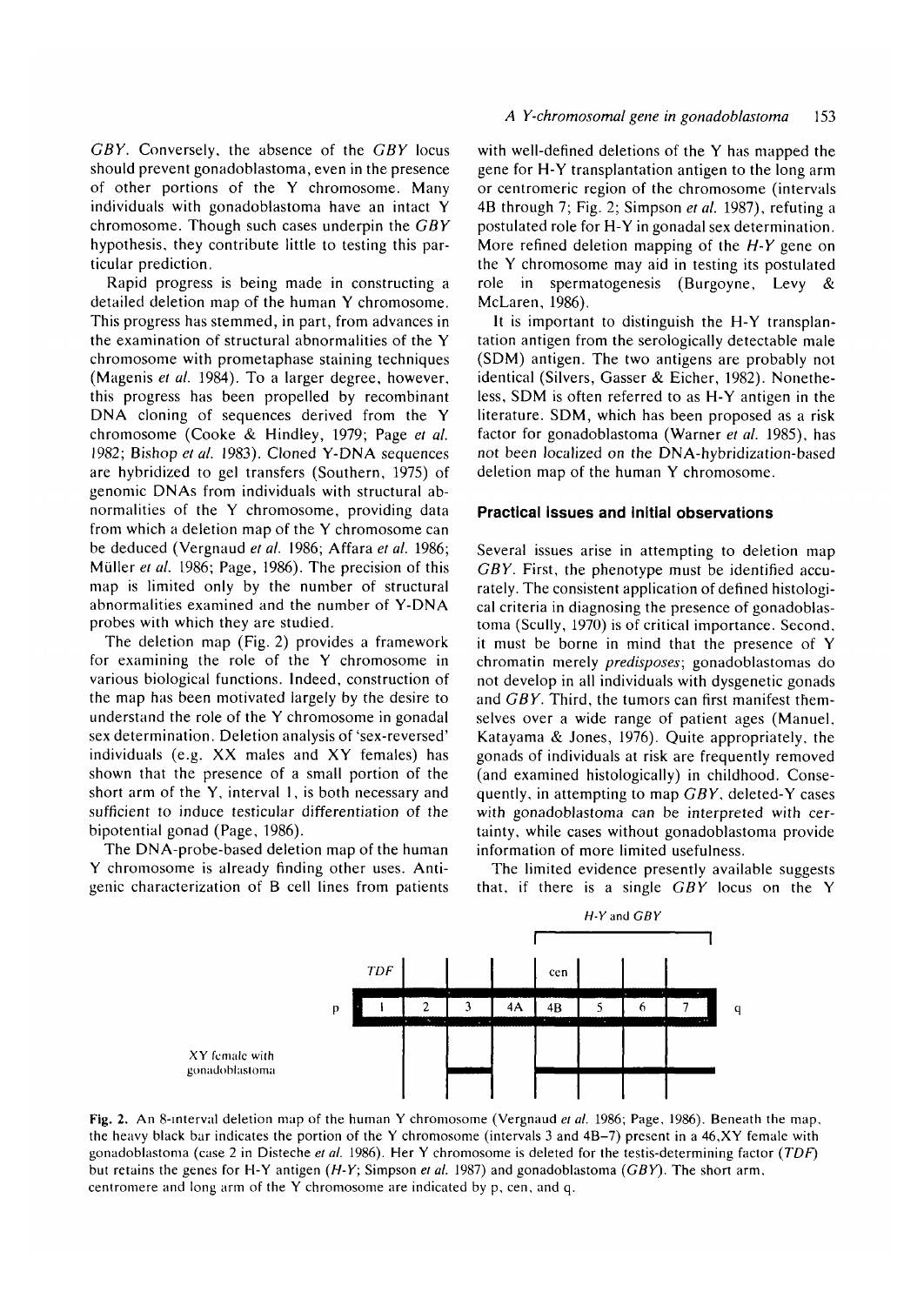## 154 *D. C. Page*

chromosome, then it maps near the centromere or on the long arm. A female with gonadal dysgenesis. bilateral gonadoblastoma, and a 46,XY karyotype was found to carry DNA sequences specific to intervals 3 and 4B-7 of the Y chromosome (Fig. 2; case 2 in Disteche *et al.* 1986). Her Y chromosome was deleted for intervals 1, 2 and 4A. which can be excluded as sites for *GBY.* DNA hybridization findings in a second female with gonadal dysgenesis, bilateral gonadoblastoma and a 46,XY karyotype (Magenis *et al.* 1984, 1987) suggest that she lacks interval 3 (as well as other intervals on Yp). Together, the findings in these two XY females suggest that *GBY* maps to the region defined by intervals 4B-7, which includes the centromere and all of the long arm (Fig. 2). Since *TDF.* the testisdetermining factor, maps to interval 1, *GBY* and *TDF* cannot be one and the same (Page. 1986). The role of the Y chromosome in gonadoblastoma is probably independent of its role in gonadal sex determination.

It will be of interest to map the chromosomal position of *GBY* with more precision. Particularly useful information may come from characterization by Y-DNA hybridization of individuals with gonadal dysgenesis, gonadoblastoma and deletions or translocations with breakpoints on the long arm of the Y chromosome (Yq). Lukusa *et al.* (1986) have suggested that, among individuals with dysgenetic gonads and Y chromosomes of apparently normal length, gonadoblastoma is much more common in those whose Y chromosomes retain the normally intense fluorescence of distal Yq. Though Lukusa, Fryns *&* Van den Berghe (1986) postulated otherwise, the relative infrequency of gonadoblastoma in those with nontiuorescent Y chromosomes may be due to deletion of CSV-bearing portions of Yq. It will also be important to examine, with Y-DNA probes, those individuals in which gonadoblastoma occurs in the apparent absence, as judged by chromosome banding studies, of Y chromatin. Some such individuals may prove to carry all or a portion of the Y chromosome in at least a fraction of their cells. It should be recalled that, in many 46,XX males and 45.X males. Y chromatin was not detected by cytogenetic analysis but was detected by Y-DNA hybridization studies. Alternatively, even if the *GBY* oncogene theory is correct, some gonadoblastomas may arise in its absence as a result of mutations in other genes, leading to tumorigenesis *via* some other pathway.

How many spermatogenesis factors are encoded by the Y chromosome? It has been suggested, from studies in mice, that H-Y transplantation antigen may function in spermatogenesis (Burgoyne *et al.* 1986). I have already argued that GBY may also function in or prior to spermatogenesis in normal males. In man.

*H-Y.* like *GBY.* has been deletion mapped to intervals4B-7 of the Y chromosome (Simpson *et al.* 1987). This region, which includes the centromere and all of the long arm, probably also includes the spermatogenesis factor postulated by Tiepolo & Zuffardi (1976). The question arises as to whether *GBY, H-Y* and this spermatogenesis factor (also known as *AZF.* 'azoospermia factor") are actually three distinct loci. They may be synonyms for a single gene, merely denoting the pleiotropic manifestations of that gene. Deletion mapping may demonstrate that *GBY. H-Y.* and *AZF* are distinct from each other (as in the case of *TDF* and *H-Y).* or it may lend credence to their being one and the same. Similarly, it will be interesting to examine the possibility that one or more of these entities. *GBY. H-Y* or *AZF.* might be identical to the growth factor. *GCY.* postulated to exist on Yq (Alvesalo & de la Chapelle. 1981).

1 thank Robert Scully. Eric Lander and Joe Leigh Simpson for helpful discussions. My laboratory's studies of human sex reversal and the Y chromosome have been supported by grants from the National Institutes of Health.

### **References**

- AFFARA, N. A., FLORENTIN, L., MORRISON, N., KWOK, K., MITCHELL. M., COOK. A., JAMIESON, D., GLASGOW. L., MEREDITH. L., BOVD. E. & FERGUSON-SMITH. M. A. (1986). Regional assignment of Y-linked DNA probes by deletion mapping and their homology with Xchromosome and autosomal sequences. *Nucl. Acids Res.* 14. 5353-5373.
- ALVESALO, L. & DE LA CHAPELLE, A. (1981). Tooth size in two males with deletions of the long arm of the Y chromosome. *Ann. Hum. Genet.* 54, 49-54.
- BISHOP. C E.. GUELLAEN. G.. GELDWERTH. D.. VOSS. R.. FELLOUS. M. & WEISSENBACH. J. (1983). Singlecopy DNA sequences specific for the human Y chromosome. *Nature. Loud.* 303. 831-832.
- BURGOYNE. P. S.. LEVY. E. R. & MCLAKEN. A. (1986). Spermatogenic failure in male mice lacking H-Y antigen. *Nature, Lond.* 320. 170-172.
- COOKE. H. J. & HINDLEY. J. (1979). Cloning of human satellite III DNA: different components are on different chromosomes. *Nucl. Acids Res.* 6. 3177-3197.
- DISTECHE. C. M.. CASANOVA. M.. SAAL. H.. FRIEDMAN. C., SYBERT, V., GRAHAM, J., THULINE, H., PAGE, D. C. & FELLOUS. M. (1986). Small deletions of the short arm of the Y chromosome in 46.XY females. *Proc. natn. Acad. Sci. U.S.A.* 83. 7841-7844.
- DOOLITTLE, R. F., HUNKAPILLER, M. W., HOOD, L., DEVARE. S. G.. ROBBINS. K. C . AARONSON. S. & ANTONIADES, H. N. (1983). Simian sarcoma virus *one* gene, *v-sis.* is derived from the gene (or genes) encoding a platelet-derived growth factor. *Science* 221. *275-2li.*
- DOWNWARD. J., YARDEN, Y., MAYES, E., SCRACE, G., TOTTY, N., STOCKWELL, P., ULLRICH, A., SCHLESSINGER,